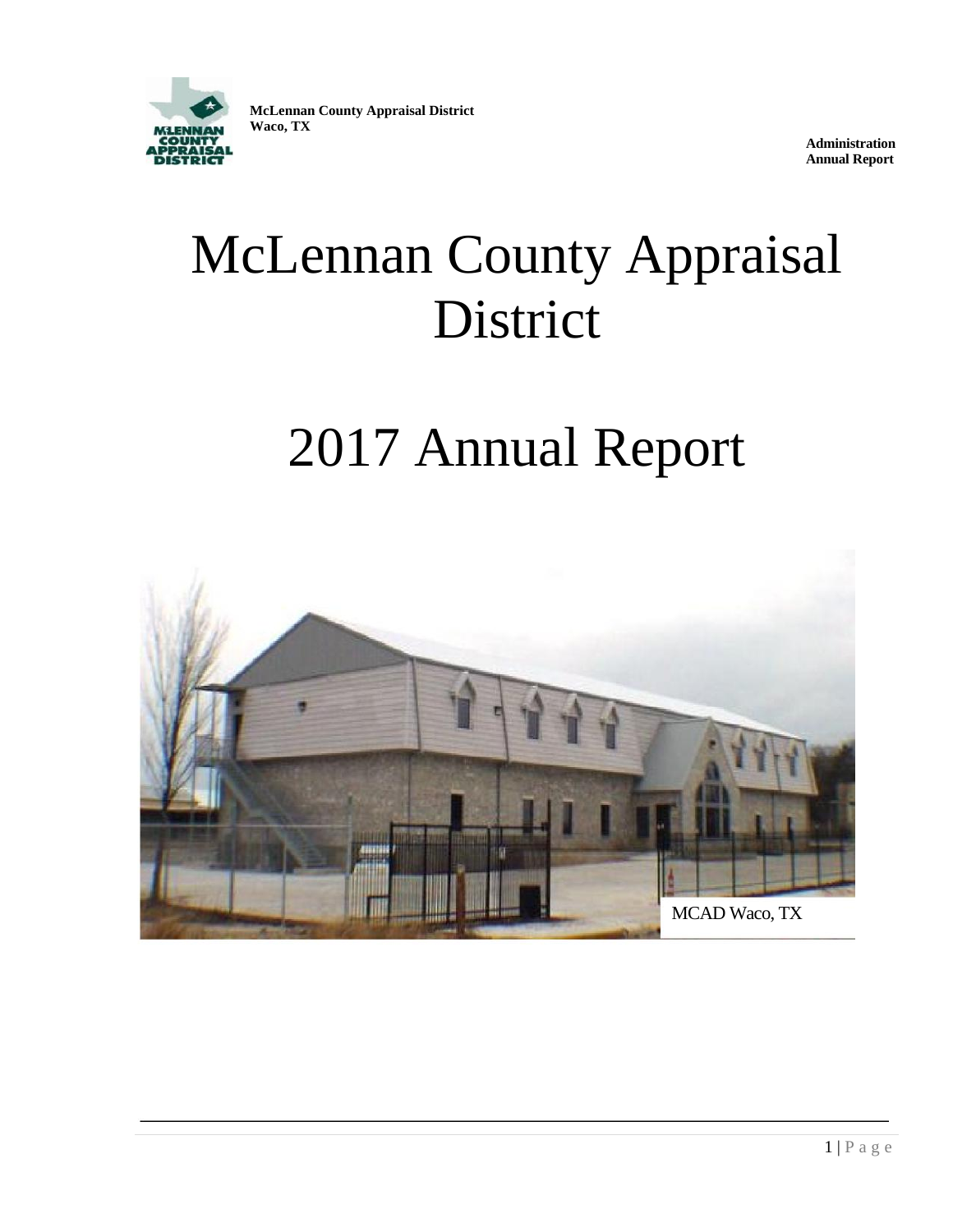### **Appraisal District Overview**

The McLennan County Appraisal District (the District) is responsible for approximately 121,607 real and personal property accounts covering approximately 1,198 square miles. The District is responsible for appraising property for numerous entities comprised of twenty (20) school districts, eighteen (19) cities, four (3) special districts, two (2) reinvestment zones, three (3) tax increment districts, two (2) public improvement districts, McLennan County and McLennan Community College.

#### **McLennan County Appraisal District Jurisdiction Value Information and Types of Property**

The 2017 Certified Appraised Value of McLennan County was \$23,074,719,940. The 2017 Certified Taxable Value was \$15,476,710,204.

In 2017, there was a total of \$417,009,820 of new property value in McLennan County. Of this amount, \$347,453,105 was taxable value.

The 2017 Certified Totals 00 – McLennan County Report, Appendix A, provides:

- A summary of value information in McLennan County
- Outlines the different types of properties, real and personal property, by property use type as determined by state code listing.

#### **Software Systems**

To maintain, process and analyze all of this property information, appraisal records are maintained in a computer automated mass appraisal (CAMA) system. Harris Govern is the District's appraisal software vendor. Information about this company is located at their website [http://www.trueautomation.com/.](http://www.trueautomation.com/)



Mapping records are maintained in a computer GIS system database. ESRI is the District's mapping software vendor. If you would like more information about this company, visit their website at [http://www.esri.com/.](http://www.esri.com/)

A map of the independent school districts in McLennan County is included in Appendix A.

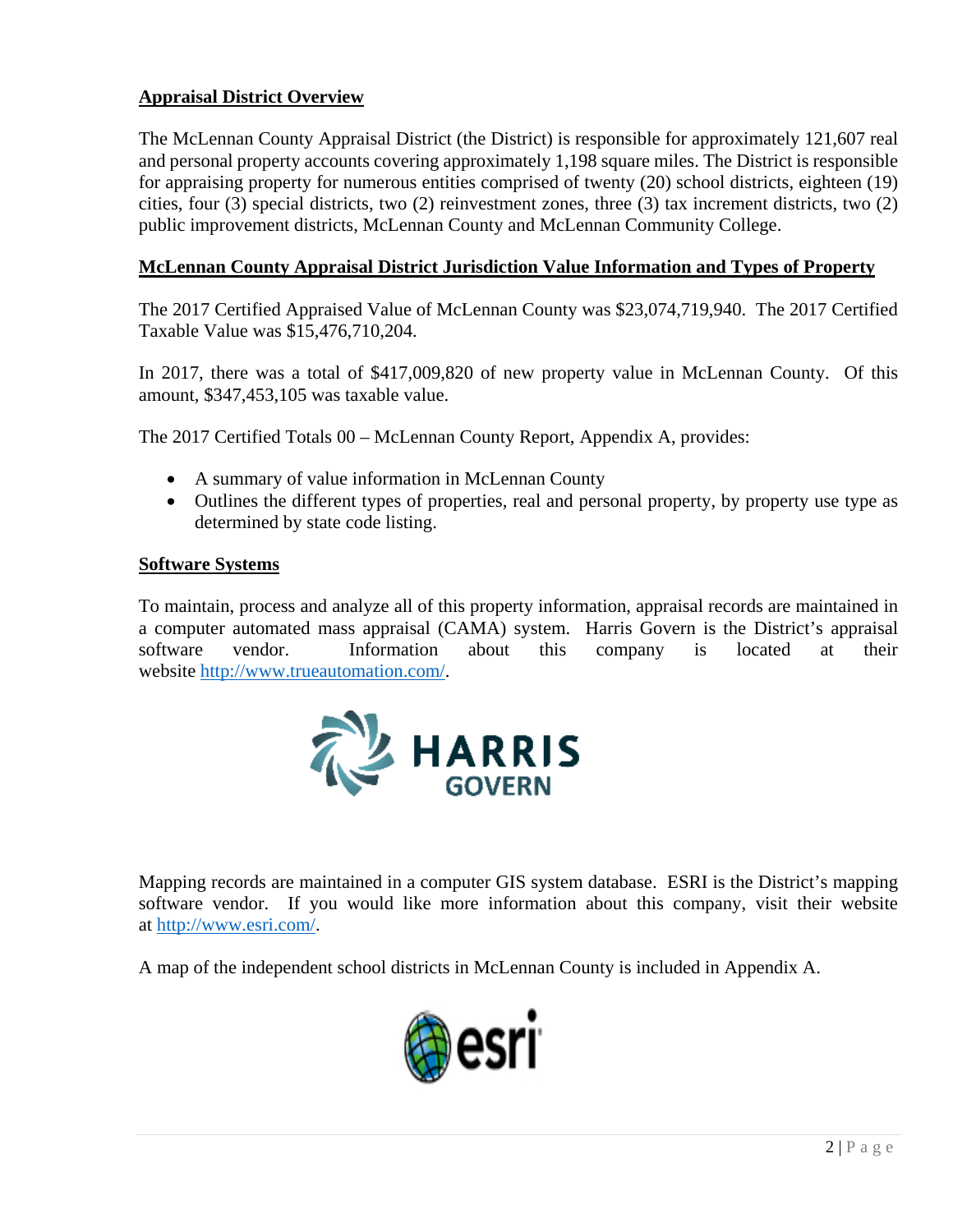#### **New Projects and Accomplishments**

The Chief Appraiser and management staff continued to seek ways to improve customer service provided to the citizens of McLennan County in 2017. Additional training was added for the staff to attend. In 2017, the District continued the opportunities citizens have to provide feedback relating to the service they received from District staff by use of additional survey questionnaires, regardless if their contact with the District was by phone or in person. Input received from property owners is included in training as applicable to District operations.

In addition to the continued focus on customer service, major projects completed by the District in 2017 were:

- 1. All changes in the Texas Property Tax Code made by the Texas Legislature in 2017 were added to District operating procedures in 2017 as required by law and implemented on January 1, 2017 as required by law.
- 2. Three of the twenty-one appraisers who have not obtained their Registered Professional Appraiser (RPA) certification continued their state mandated training last year. All other District staff attended classes as mandated by continuing education requirements.
- 3. District network equipment was upgraded in 2015 to increase the speed of District operations and provide for efficient network operations past 2020.
- 4. Successfully completed the MAP Audit for 2015.

#### **Property and Uses Information**

Property characteristic data is recorded for each property to be appraised. Resources for the discovery, describing, and listing of property include, but are not limited to the following: field inspections by appraisal staff, aerial photography, renditions, deed records, plat records and assumed name certificates filed for record with the McLennan County Clerk's office, city building permits, local fee appraisers, builders, realtors, newspaper publications, maps and other appraisal records of the District.

Construction costs are gathered from available sources including, but not limited to the Marshall and Swift Valuation Service and local builders and developers for use in the cost approach to value.

Information for the sales comparison approach is gathered from properties within the appraisal district through the mailing of questionnaires to grantors and grantees, utilization of the local Multiple Listing Service (MLS), and other available sources deemed reliable.

Sales data is entered into the "Sales Module" of the appraisal database making it available for use by appraisal staff. Sales are checked for validity by appraisal and clerical staff. Rental rates, expenses and occupancy rates are gathered on income producing properties for use in the income approach to value through questionnaire mailings, owner filed property reports and telephone surveys. Income and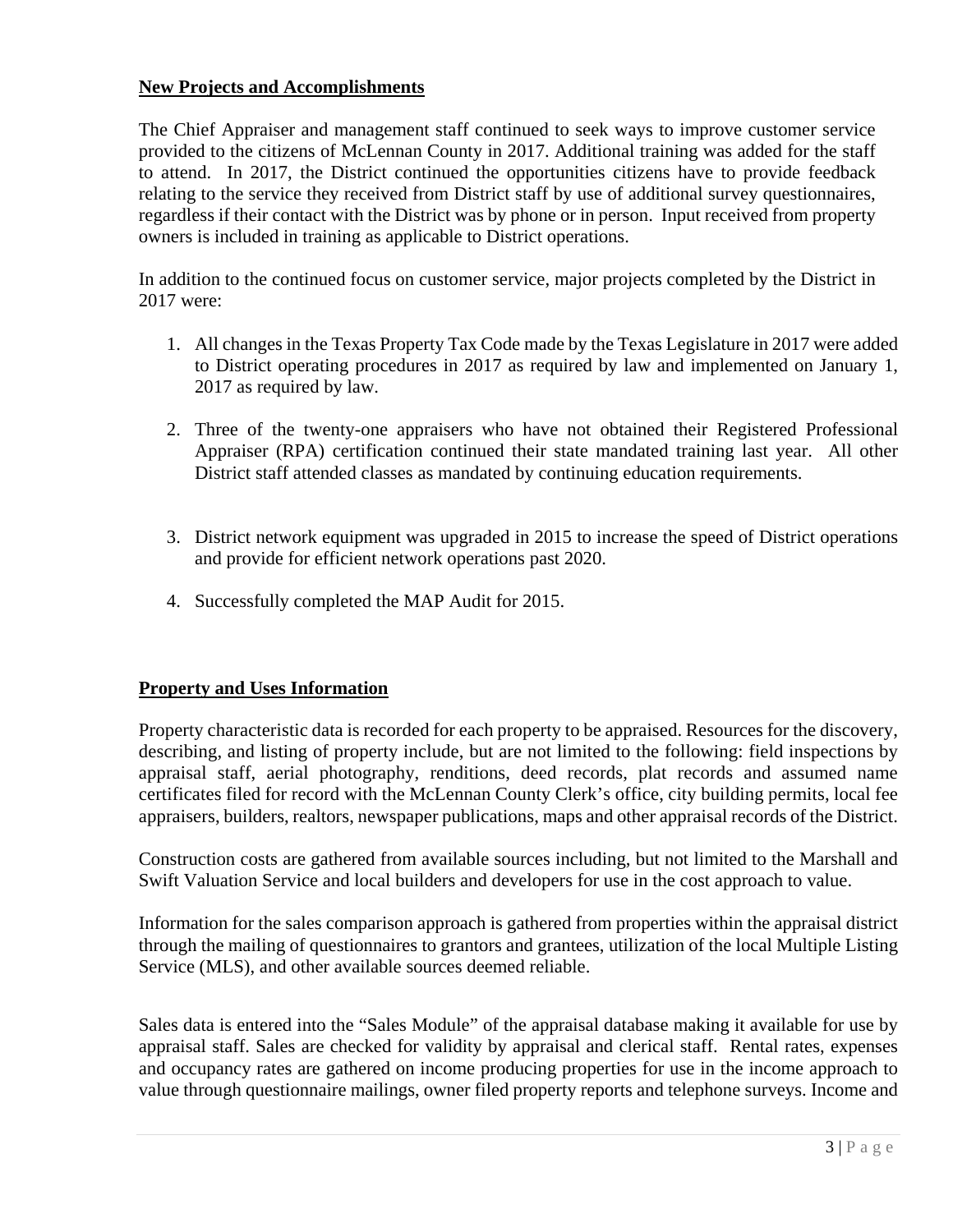expense information is entered into a spreadsheet database for analysis and use by district appraisal staff.

General trends in new construction techniques, construction costs, interest rates and other pertinent data are gathered from various sources such as trade journals, Marshall and Swift Valuation Service, university real estate research centers and other sources deemed appropriate and reliable.

Information relating to business personal property is collected during the normal inspection process and through owner filed renditions and property reports. Costs are also researched for personal property using NADA Guides and other sources.

#### **Exemption Information**

Property tax exemptions allowed are established by law and awarded by the District as required by law. In 2017, there was a total of \$6,145,167,501 of state and local exemptions awarded to McLennan County properties.

The homestead exemption increase amount of \$25,000 passed by Texas voters in November 2015 was placed into effect as required by law.

A listing of exemption type, number of each exemption and value amounts by type in McLennan County is listed on the certified report copy in Appendix A.

Exemption forms can be located on the District website at:

<http://www.mclennancad.org/index.php/Forms>

Additional exemption forms can be found on the Comptroller website at:

<https://www.comptroller.texas.gov/taxes/property-tax/forms/>





# **PROPERTY TAX FORMS**

The forms listed below are PDF files. They include graphics, fillable form fields, scripts and functionality that work best with the free Adobe Reader. While other browsers and viewers may open these files, they may not function as intended unless you download and install the latest version of Adobe Reader &.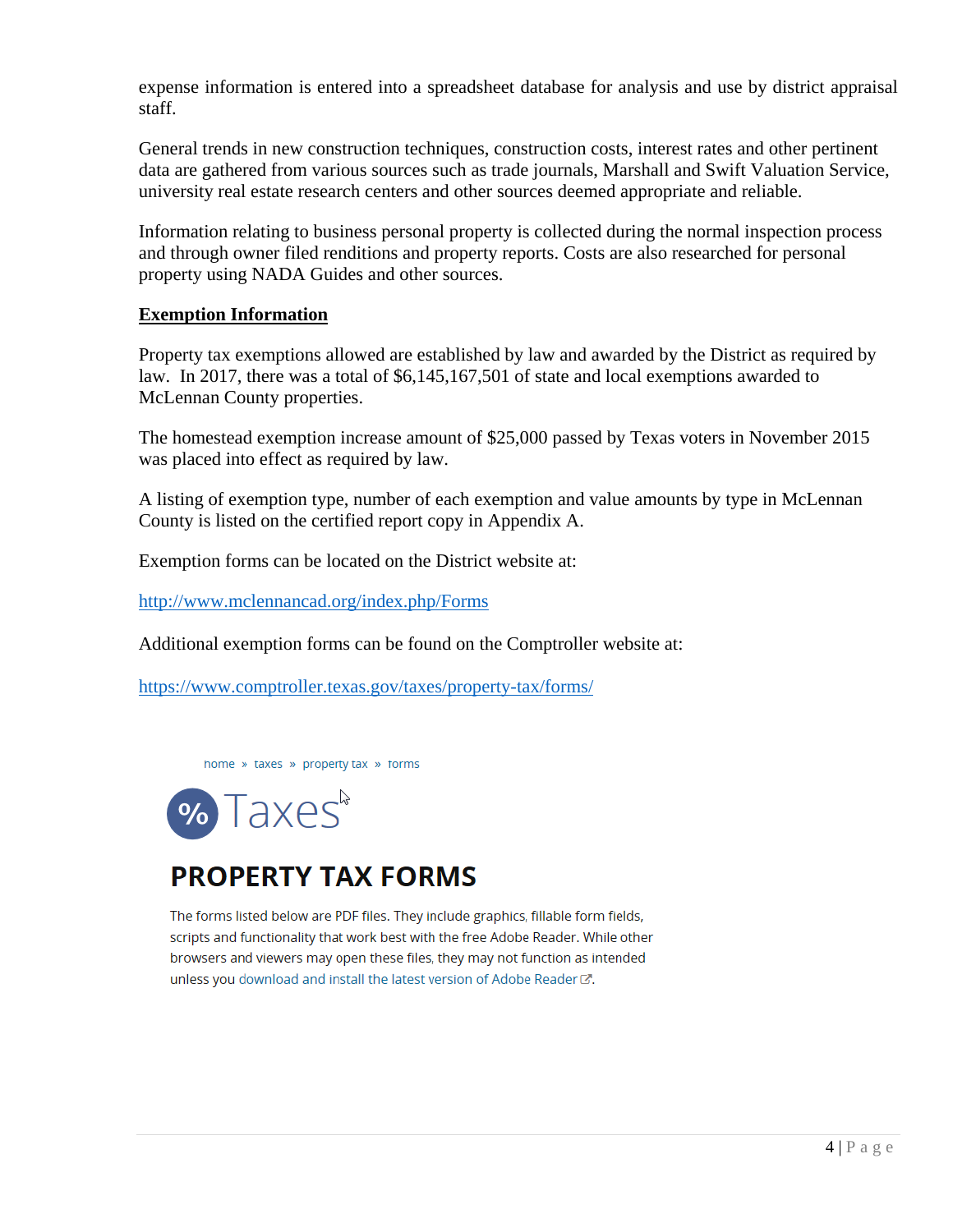#### **Ratio Study Information**

A ratio analysis is performed by District staff for all types of property to determine the accuracy of schedules and properties that need visual inspection or reappraisal. Ratio studies relating to the properties in McLennan County are also performed as an audit process by the Texas Comptroller of Public Accounts Property Tax Assistance Division (PTAD).

**The 2016 Property Value Study conducted by the Property Tax Assistance Division found that the District was at a 97% Median of Appraised Value.**



Copies of the most current ratio study analysis results by the Comptroller of Public Accounts Property Tax Assistance Division can be obtained by accessing the Texas Comptroller of Public Accounts website. The URL address for this information, by school district is:

[https://www.comptroller.texas.gov/data/property-tax/pvs/2017p/1610000001A.php](https://www.comptroller.texas.gov/data/property-tax/pvs/2016p/1610000001A.php)

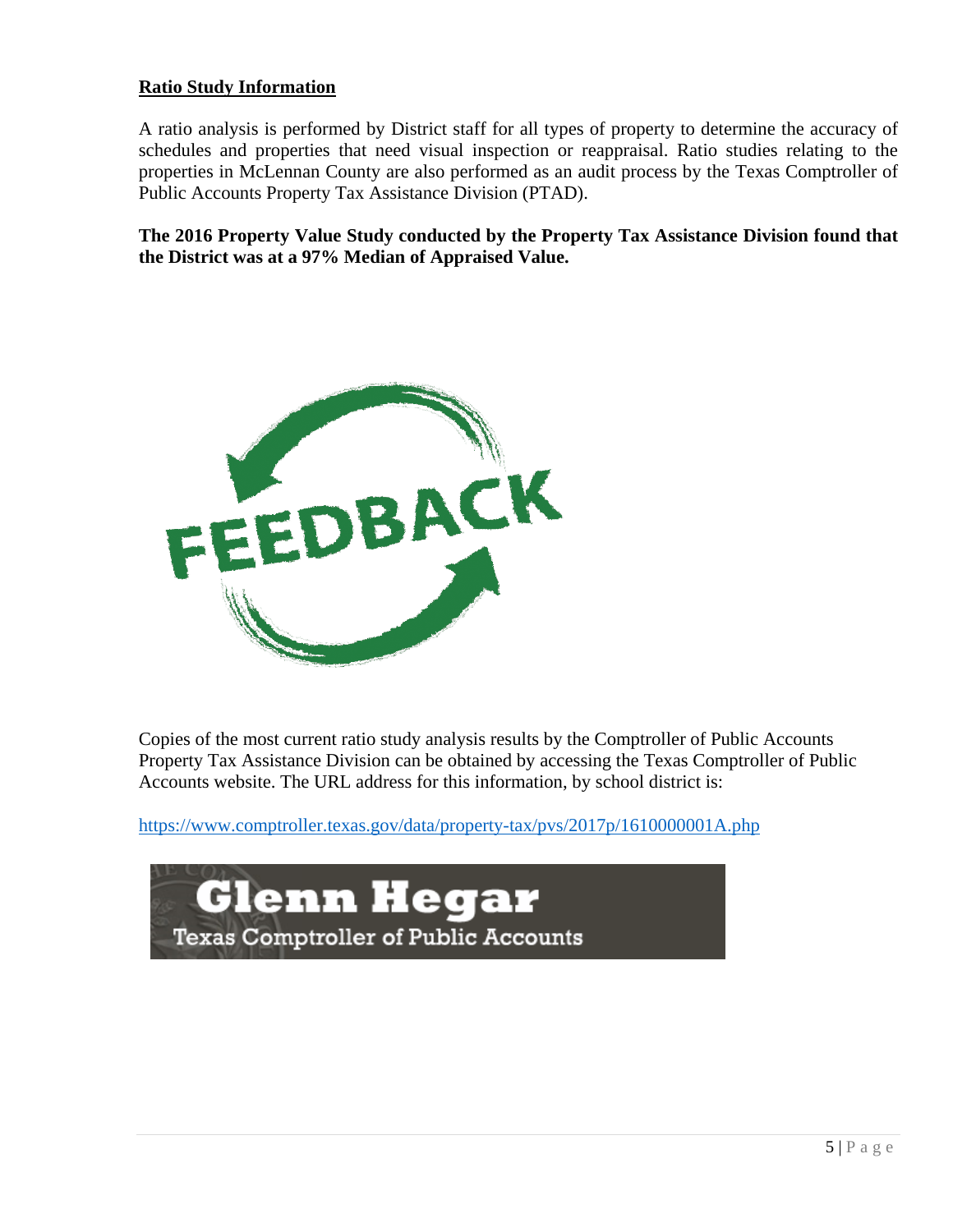#### **Appraisal Appeals**

The District provides the public information to value appeal matters on its website at [http://www.mclennancad.org/index.php/Tax\\_Information](http://www.mclennancad.org/index.php/Tax_Information) on the Tax Information tab.



In 2017, property owners filed approximately 7,681 appraisal value appeals with the Appraisal Review Board of McLennan County.

Property owners also had the opportunity during April and May 2017 to meet with District appraisers to discuss their appraised value.

#### **Audit Information - State**

Texas Comptroller of Public Accounts Property Tax Assistance Division conducts biennial Methods and Assistance Program (MAP) audits of the McLennan County Appraisal District operations as required by law.

**2017 was a MAP audit year for the District. The final results of this audit was a perfect score of 100%! The Comptroller's 2017 MAP Report can be reviewed at:**

<https://www.comptroller.texas.gov/taxes/property-tax/map/2017/index.php>

**In 2015,** T**he District also scored a grade of 100% on the MAP audit conducted by the Texas Comptroller of Public Accounts. A copy of this audit report can be found at:** 

<https://www.comptroller.texas.gov/taxes/property-tax/map/2015/index.php>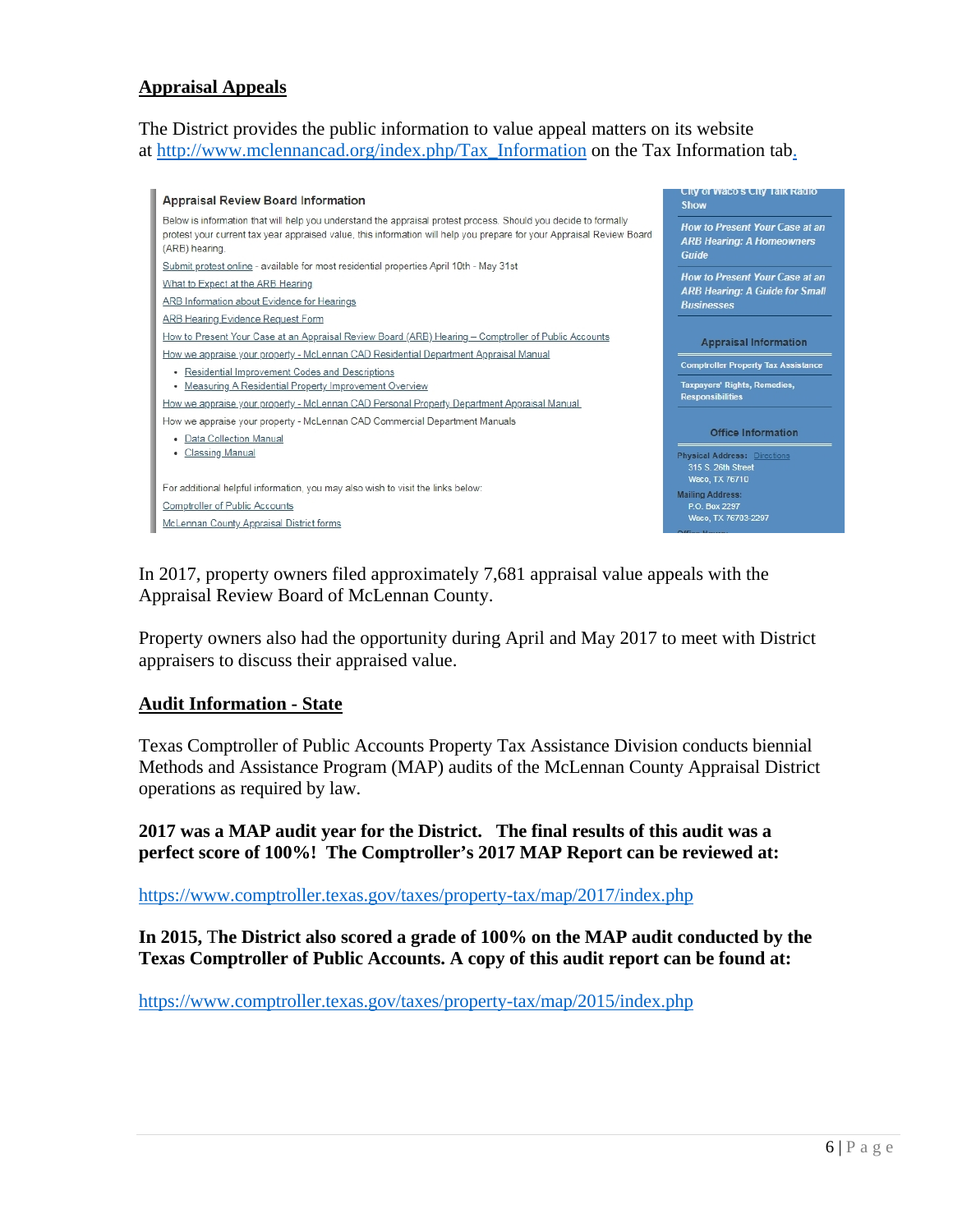#### **Audit Information - Financial**

District financial audits are performed annually by an outside audit firm. Copies of the District's financial audits can be obtained by contacting the District's Public Information Officer P.O. Box 2297 Waco, TX 76703.



#### **Press Releases, Public Service Announcements and Legislative Updates**

Important information relating to matters or District current activities are sent to the press. District announcements or updates on legislative matters can be found on the District's website [http://www.mclennancad.org](http://www.mclennancad.org/)

Newspaper ads are placed at different times of the year to alert property owners of the timing of important event due dates. Public service announcement are also sent to television and radio stations as well as county newspapers on important District events.

#### **Website Usage by the Public**

In 2017, approximately 128,592 citizens utilized the McLennan County Appraisal District website for public information and to download forms.

| <b>Acquisition</b>                              |                                              |                                                    | <b>Behavior</b>                                    |                                             |                                                     |
|-------------------------------------------------|----------------------------------------------|----------------------------------------------------|----------------------------------------------------|---------------------------------------------|-----------------------------------------------------|
| <b>Sessions</b>                                 | % New<br><b>Sessions</b>                     | <b>New</b><br><b>Users</b>                         | <b>Bounce</b><br>Rate                              | Pages /<br>Session                          | <b>Avg. Session</b><br><b>Duration</b>              |
| 400.492<br>% of Total:<br>100.00%<br>(400, 492) | 32.11%<br>Avg for View:<br>32.10%<br>(0.03%) | 128,592<br>% of<br>Total:<br>100.03%<br>(128, 550) | 84.74%<br>Avg for<br>View:<br>84.74%<br>$(0.00\%)$ | 1.28<br>Avg for View:<br>1.28<br>$(0.00\%)$ | 00:01:21<br>Avg for View:<br>00:01:21<br>$(0.00\%)$ |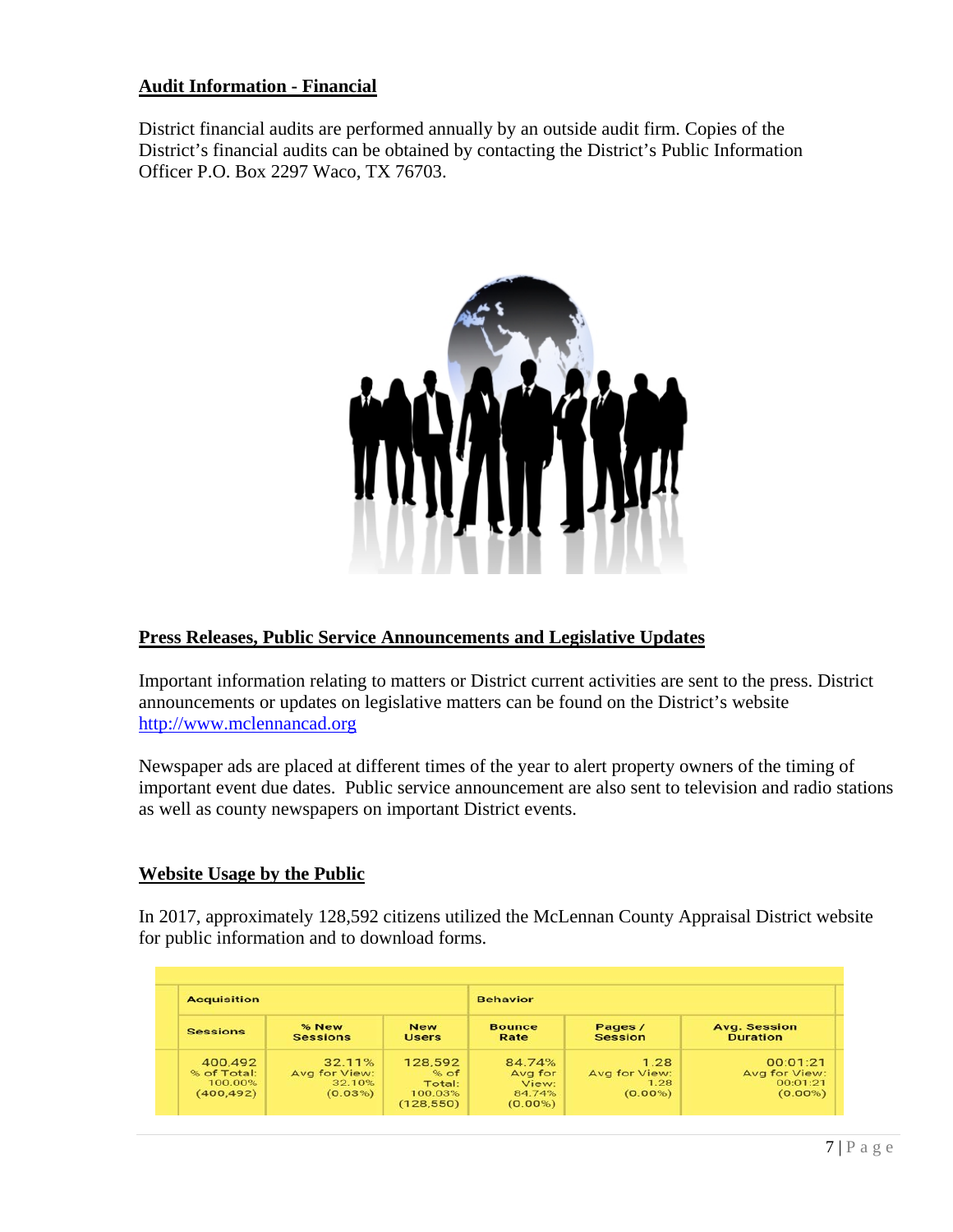#### **Local Housing Information**

In addition to the certification data that can be provided by the District, an excellent source of local housing information can be found at the Texas A&M Real Estate Center website. The URL for this website is<http://www.recenter.tamu.edu/>



In McLennan County, there are:

- 67,590 Single Family Residences
- 2,560 Multiple Family Residences

The average market value of a property with a Homestead Exemption was \$143,888 in 2017.

Information for 2015, 2016 and January 2017 relating to the number of home sales in the Waco area is detailed in the chart below.



Statistics for all property types in McLennan County can be found in the 2017 McLennan County Certified Totals report found in Appendix A of this document.

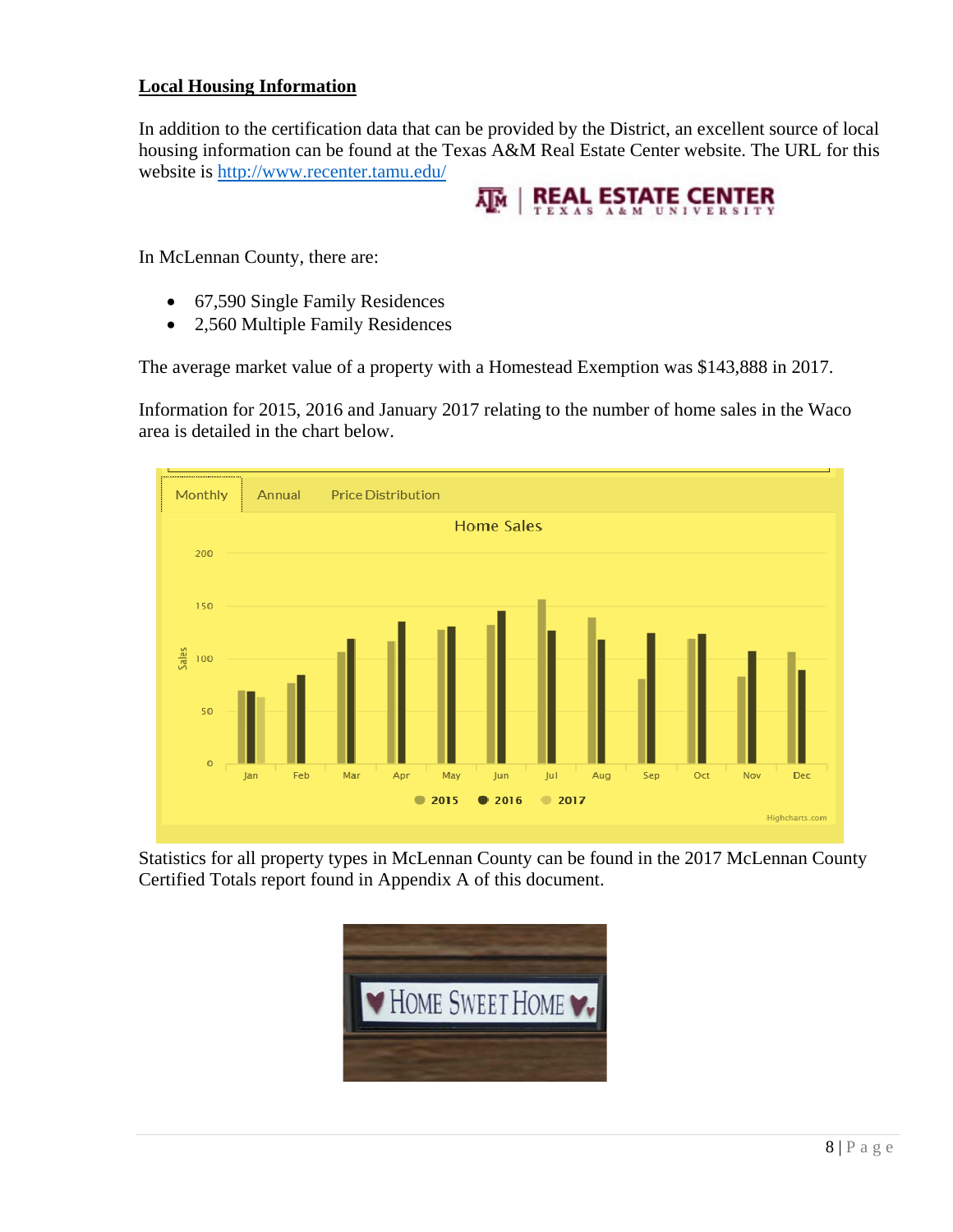## **Legislative Changes 2016 – 84th Texas Legislature and 85th Legislature Session Timing**

The 85th Texas Legislature is in regular session January 10, 2017 to May 29, 2017. The website below can be used to access current legislature information:

<http://www.capitol.state.tx.us/>

The 84th Texas Legislature met in 2015. The table below provides a list of laws passed that relate to District compliance with the Texas Property Tax Code:

| H.B. 1463                                                      | <b>Effective September 1, 2016</b> |
|----------------------------------------------------------------|------------------------------------|
| H.B. 1464                                                      | <b>Effective September 1, 2016</b> |
| H.B. 394                                                       | <b>Effective September 1, 2016</b> |
| H.B. 2282                                                      | <b>Effective September 1, 2016</b> |
| S.B. 1468                                                      | <b>Effective September 1, 2016</b> |
| <b>S.B. 849</b>                                                | <b>Effective September 1, 2016</b> |
| H.B. 1933                                                      | <b>Effective September 1, 2016</b> |
| <b>S.B. 46</b>                                                 | <b>Effective September 1, 2016</b> |
| <b>H.B. 706</b><br><b>RE: Solar or Wind Power Exemption's</b>  | <b>Effective January 1, 2016</b>   |
| <b>H.J.R. 75</b><br>RE: Relates to 100% HS exemption-spouse    | <b>Effective January 1, 2016</b>   |
| H.B. 994<br><b>RE: Landfill-generated gas conversion</b>       | <b>Effective January 1, 2016</b>   |
| <b>S.B. 918</b><br><b>RE: Veteran's organization exemption</b> | <b>Effective January 1, 2016</b>   |
| H.B. 2083<br><b>RE:</b> Unequal appraisal analysis             | <b>Effective January 1, 2016</b>   |
| S.B. 1985<br><b>RE: Price calculations on mineral interest</b> | <b>Effective January 1, 2016</b>   |
| S.B. 1394<br><b>RE: ARB hearing evidence exchange</b>          | <b>Effective January 1, 2016</b>   |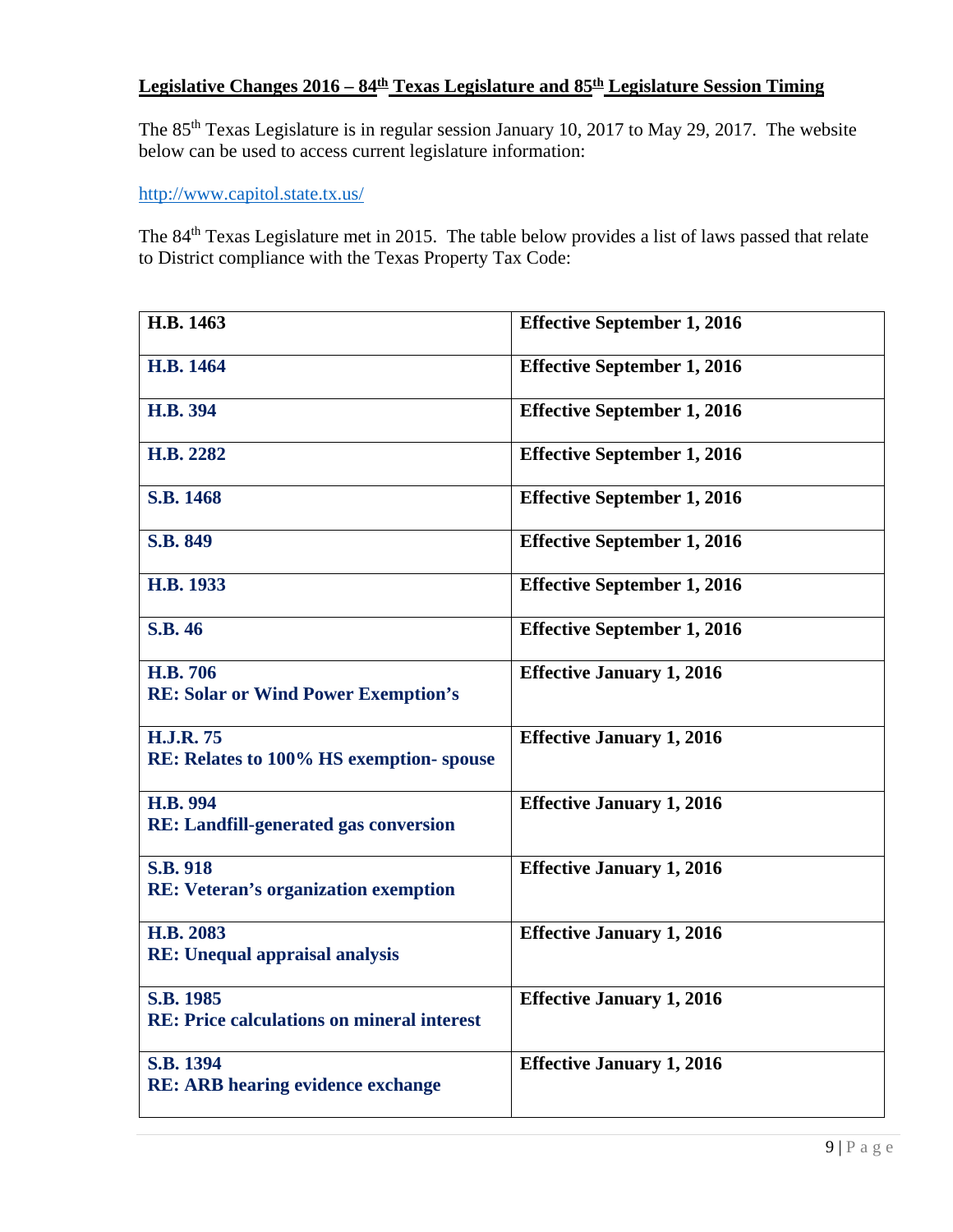| <b>S.B. 1420</b><br><b>RE: Exemption cancelation and re-noticing</b> | <b>Effective January 1, 2016</b> |
|----------------------------------------------------------------------|----------------------------------|
| <b>S.B. 1760</b><br><b>RE:</b> Rights of lessee agent                | <b>Effective January 1, 2016</b> |
| S.B. 1760<br><b>RE:</b> Appraisal staff testifies on value           | <b>Effective January 1, 2016</b> |
| H.B. 2293<br><b>RE:</b> Value study matter                           | <b>Effective January 1, 2016</b> |

The Texas Comptroller of Public Accounts provided citizens with an excellent publication that outlines all new laws passed in 2015. A summary of each of the laws listed in the table above is listed in the publication.

The Comptroller's publication, Texas Property Tax Law Changes 2015, can be found on the District website at [http://www.mclennancad.org/index.php/General\\_Appraisal\\_Info.](http://www.mclennancad.org/index.php/General_Appraisal_Info)



#### **Contact for Questions**

Call the District at (254) 752-9864 or visit the McLennan County Appraisal District website, [http://www.mclennancad.org/,](http://www.mclennancad.org/) if you have questions or need additional information on topics listed in this report.